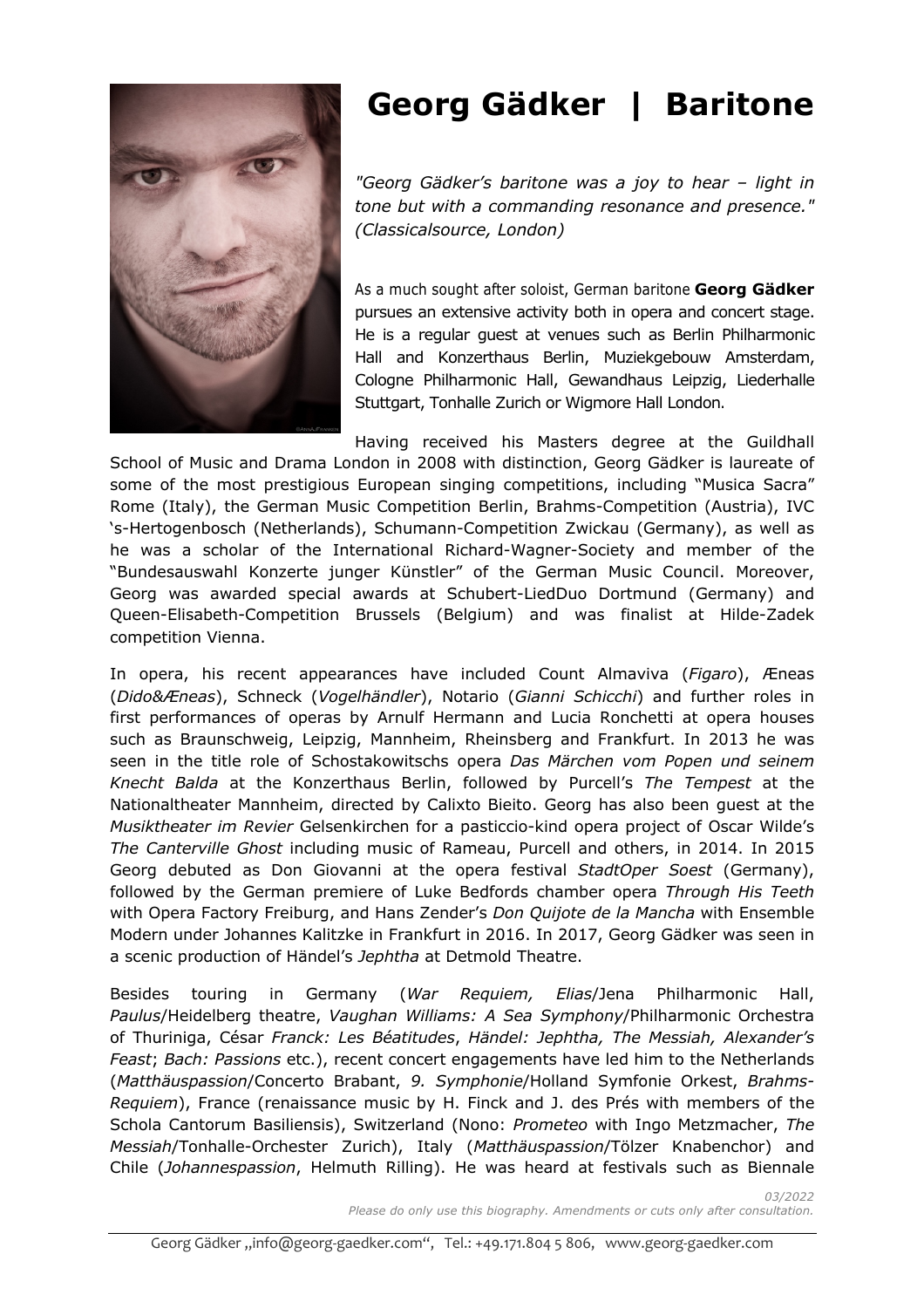München, Biennale Salzburg, Ruhrtriennale or Berliner Festwochen, as well as he has worked with conductors such as Masaaki Suzuki, Hans-Christoph Rademann, Reinhard Goebel, Howard Arman, Christoph Wyneken, Morten Schuldt-Jensen, Wolfram Christ, Helmuth Rilling and HK Gruber. In 2018 concerts engagements included Wagner's *Liebesmahl der Apostel* in Geneva, a six-concert-tour with Bach's *Matthäuspassion* in the Netherlands as well as Beethoven's *9. Symphony* in China. He was further invited to Spain (Rossini's *Messa di Gloria* at Teatro Campoamor, Oviedo) and Australia (Lieder recital), returned to Cologne Philharmonic Hall with Mozart's *Requiem* and debuted in Verdi's *Messa da Requiem* in several concerts, some of which with Deutsche Staastsphilharmonie Rheinland-Pfalz. Since 2020 Georg is a full-time member of the SWR Vokalensemble Stuttgart.

Several recordings were made (NDR, SWR, deutschlandradio, the BBC and Radio France); highlights have been a CD with orchestral songs of Gustav Mahler and the State of Baden-Württemberg Youth Orchestra, Ralf Gawlick's *Letters from Stalingrad* – an electro-acoustic work and fierce anti-war memorial, first performed in Boston (USA) in 2019 (perfect noise/Musica Omnia), as well as Luke Bedford's chamber opera *Through His Teath,* which has been nominated for the International Classic Music Awards 2019 (bastille musique).

Georg undertook his musical studies at the universities of Freiburg and Mannheim with Bernd Göpfert and Rudolf Piernay, and topped-off his training at masterclasses with Margreet Honig, Emma Kirkby, Graham Johnson, Sarah Walker, Wolfram Rieger, Charles Spencer, Thomas Quasthoff und Thomas Hampson, to name a few.

Despite of his own artistic activities, Georg Gädker is co-founder and artistic leader of concert series "**klang**werk **LIED** Freiburg", which has been under the patronage of American accompanist Irwin Gage until his passing in 2018.

## **Selected international press reviews:**

Georg Gädker (Allemagne, […]) est un conteur né et on ne s'étonne pas qu'il préfère l'intimité du récit clair et net du lied qu'il pare d'une authentique typicité : évocation de la nuit sombre (Brahms) ou nostalgique (Barber) voire d'une mort assumée (Ibert). Ailleurs, l'acteur se révèle derrière la candeur naïve de Papageno ou la colère rageuse de Händel, cette prestation se terminant sur un « I hear an army » de Barber qui devient une véritable scène de genre. (…) le [candidate est] un tempérament !

*Georg Gädker (Deutschland, […]) ist ein geborener Geschichtenerzähler, und es verwundert nicht, warum er die Intimität der hellen und deutlichen Sprache des Lieds bevorzugt, die er mit authentischer Persönlichkeit meistert: das Heraufbeschwören der dunklen (Brahms) oder nostalgischen (Barber) Nacht oder eines vorausgeahnten Todes (Ibert). Daneben zeigt sich der Schauspieler hinter der naiven Unschuld des Papageno oder wütendem Zorn bei Händel. Seine Vorstellung endete mit "I hear an army" von Barber, was zu einer echten Genre-Szene wurde. (…) dieser Kandidat ist Temperament!*

#### **LE SOIR, Brussels**

Emotionales Zentrum der Aufführung war Bariton Georg Gädker - ein Oratorien-Jesus, wie man ihn noch nicht erlebt hat. Der Piernay-Schüler verkörperte, durchlebte die Partie geradezu: Jesus als "wahrer Mensch" mit allen Facetten zwischen Verzweiflung, Vorwurf, Demut und Ergebenheit.

> *03/2022 Please do only use this biography. Amendments or cuts only after consultation.*